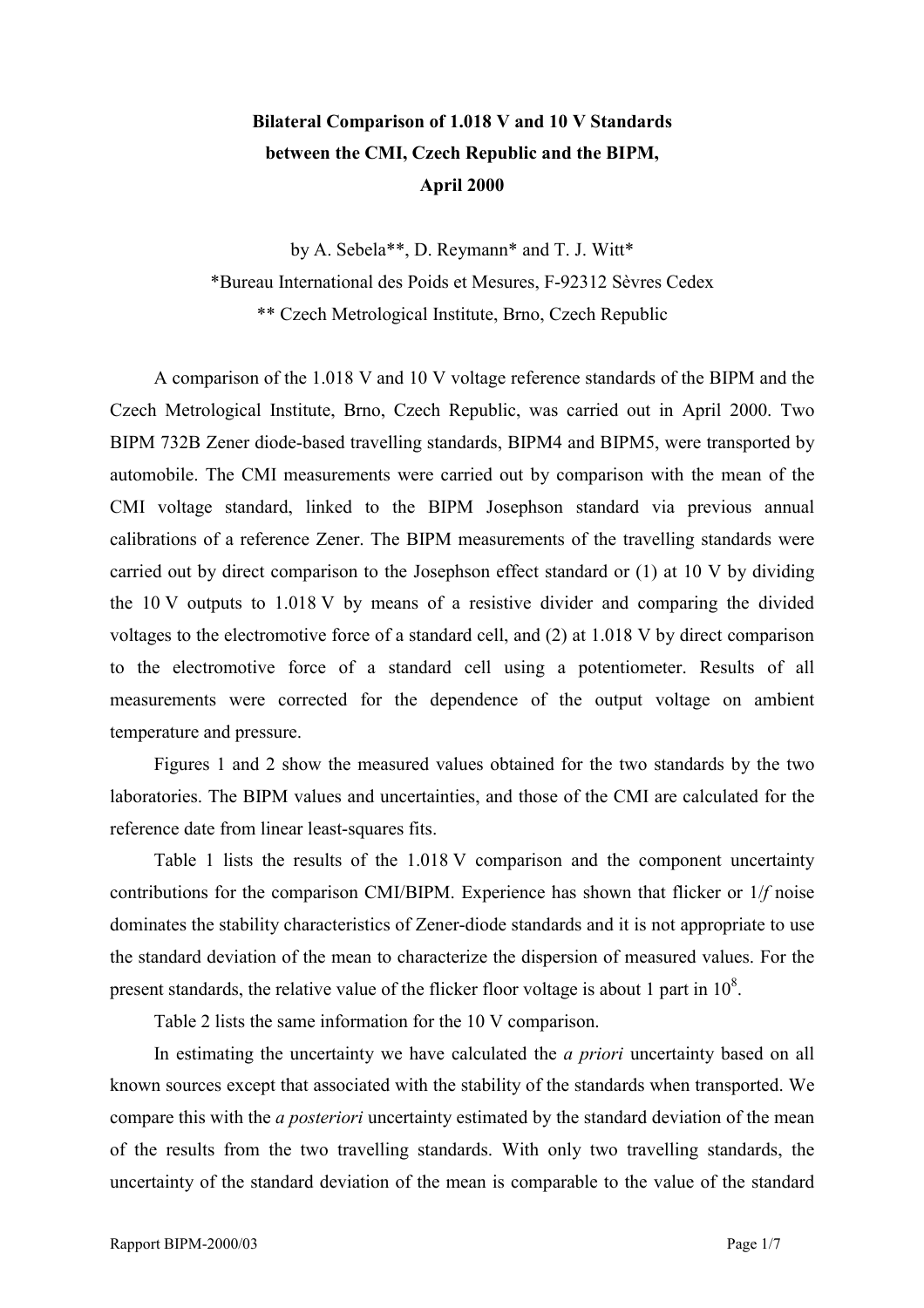deviation of the mean itself. If the *a posteriori* uncertainty is significantly different from the *a priori* uncertainty, we assume that a standard has changed in an unusual way and we use the larger of these two estimates in calculating the final uncertainty.

In tables 1 and 2, the following elements are listed:

(1) the predicted value  $U_{\text{CMI}}$  of each Zener, computed using a linear least squares fit to all of the data from the CMI and referenced to the mean date of the CMI's measurements;

(2) the type-A uncertainty due to the instability of the Zener, computed as the standard uncertainty of the predicted value from the linear drift model, or an estimate of the 1/*f* noise voltage level;

(3) the uncertainty component due the measuring equipment of the CMI. This uncertainty is completely correlated between the different Zeners used for a comparison;

(4-6) the corresponding quantities for the BIPM;

(7) the uncertainty due to the combined effects of the uncertainties of the pressure and temperature coefficients and to the difference of the mean pressures and temperatures in the participating laboratories; although the same equipment is used to measure the coefficients for all Zeners, the uncertainty is dominated by the type-A uncertainty of each Zener, so that the final uncertainty can be considered as uncorrelated among the different Zeners used in a comparison;

(8) the difference  $(U_{\text{CMI}} - U_{\text{BIPM}})$  for each Zener, and (9) the uncorrelated part of the uncertainty;

(10) the result of the comparison which is the mean of the differences of the calibration results for the two standards;

the uncertainty of the transfer, estimated by two methods:

(11) the *a-priori* uncertainty, which is the standard deviation of the mean value of the results, from the different Zeners, counting only the uncorrelated uncertainties of the individual results;

(12) the *a-posteriori* uncertainty, which is the standard deviation of the mean of the different results;

(13) the correlated part of the uncertainty;

and

(14) the total uncertainty of the comparison, which is the root sum square of the correlated part of the uncertainty and of the larger of (11) and (12).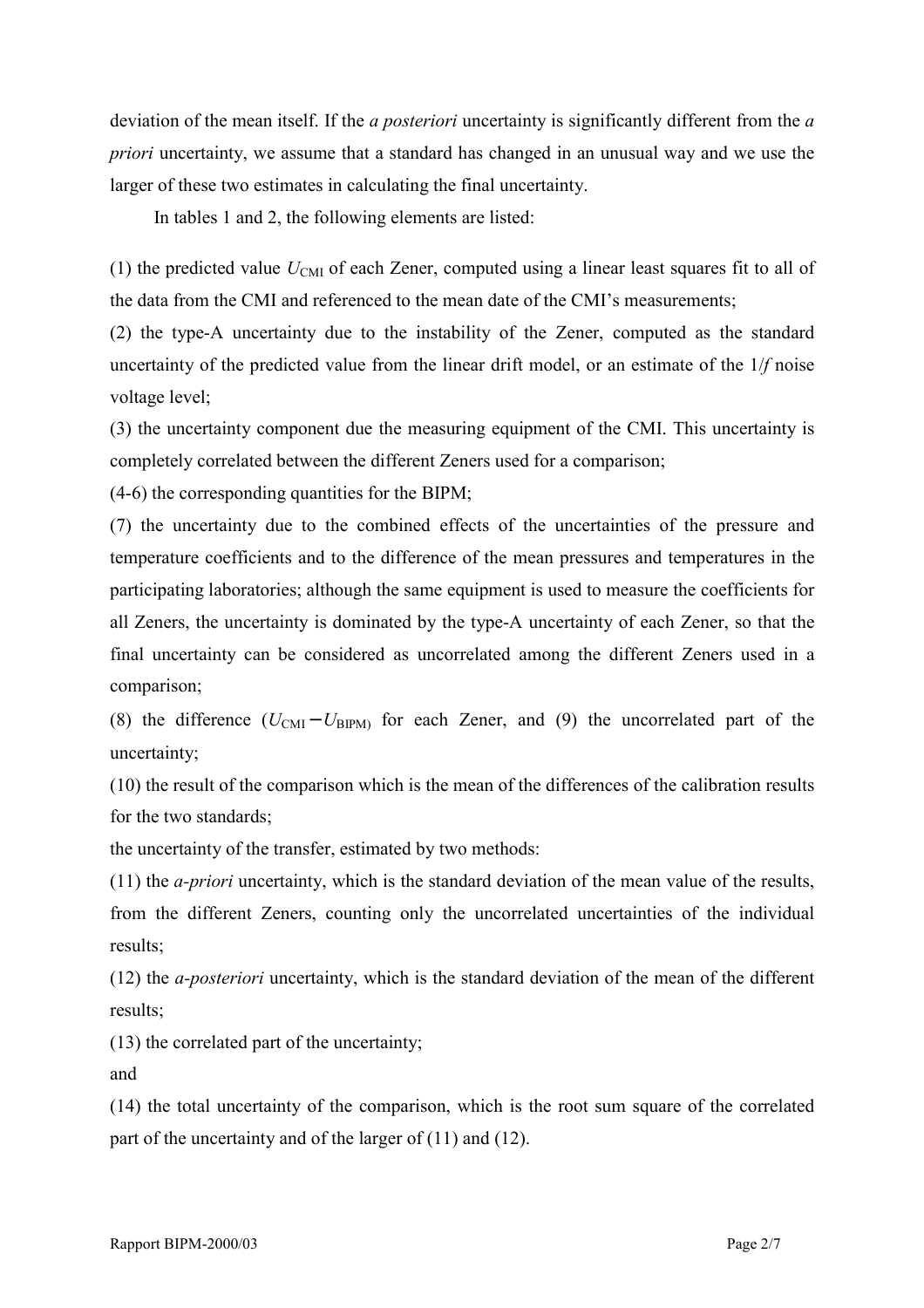Table 3 summarises the uncertainties due to the BIPM measuring equipment.

Table 4 lists the uncertainties of maintenance and measuring equipment at the CMI.

The final results of the comparison are presented as the difference between the value assigned to a 1.018 V and a 10 V standard by each laboratory. The difference between the value assigned to a 1.018 V standard by the CMI, at the CMI,  $U_{\text{CMI}}$ , and that assigned by the BIPM, at the BIPM,  $U_{\text{BIPM}}$ , for the reference date is

$$
U_{\text{CMI}} - U_{\text{BIPM}} = 0.10 \text{ }\mu\text{V}; u_c = 0.78 \text{ }\mu\text{V} \text{ on } 2000/04/20,
$$

and the difference between the value assigned to a 10 V standard by the CMI, at the CMI,  $U_{\text{CMI}}$ , and that assigned by the BIPM, at the BIPM,  $U_{\text{BIPM}}$ , for the reference date is

$$
U_{\text{CMI}} - U_{\text{BIPM}} = 0.77 \text{ }\mu\text{V}; u_c = 0.73 \text{ }\mu\text{V} \text{ on } 2000/04/20,
$$

where  $u_c$  is the combined type-A and type-B standard uncertainty from both laboratories.

This is a satisfactory result. At 1.018 V, the difference between the values assigned to the travelling standards by the two laboratories is well within the standard uncertainty associated with the difference; at 10 V the difference between assigned values is approximately the standard uncertainty associated with the difference.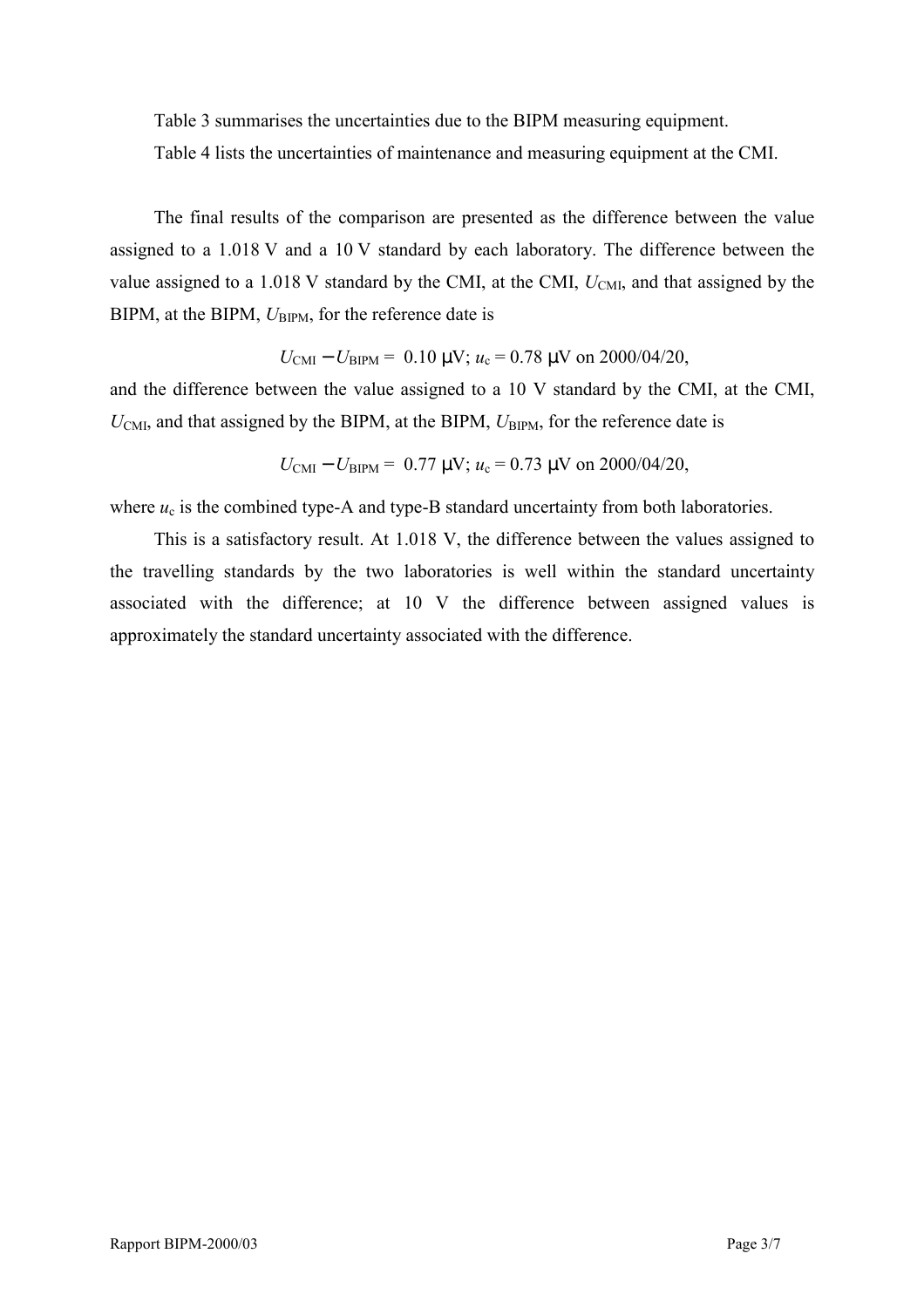

Figure 1. Voltage of BIPM4 vs time with linear least-squares fits (LSF) to the measurements of each laboratory



Figure 2. Voltage of BIPM8 vs time with linear least-squares fits (LSF) to the measurements of each laboratory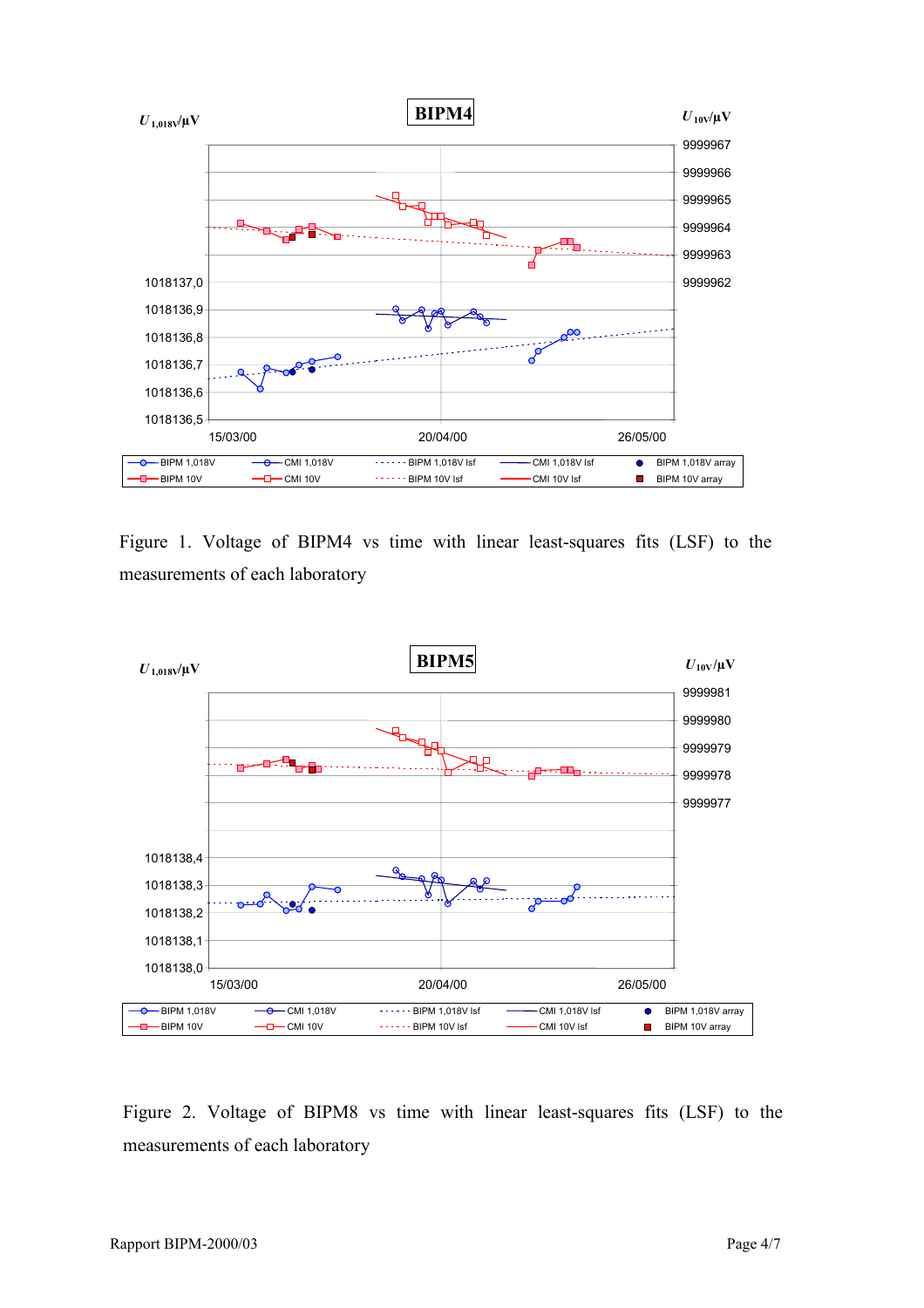Table 1. Results of the CMI/BIPM bilateral comparison of 1.018 V standards using two Zener travelling standards: mean date 20 April 2000. Uncertainties are  $1-\sigma$  estimates. The uncorrelated uncertainty is  $w = [r^2 + t^2 + v^2]^{1/2}$ , the expected transfer uncertainty is  $x=[w_7^2+ w_8^2]^{1/2}/2$  and the correlated uncertainty is y=[s<sup>2</sup>+ u<sup>2</sup>]<sup>1/2</sup>.

|                |             |                                                              | BIPM4   | BIPM5   |              |
|----------------|-------------|--------------------------------------------------------------|---------|---------|--------------|
| 1              | <b>CMI</b>  | $(U_Z - 1.018V)/\mu V$                                       | 136.875 | 138.309 |              |
| 2              |             | type-A uncertainty/ $\mu$ V                                  | 0.010   | 0.011   | $\mathbf{r}$ |
| 3              |             | equipment uncertainty/ $\mu$ V                               |         | 0.78    | S            |
| $\overline{4}$ | <b>BIPM</b> | $(U_Z - 1.018V)/\mu V$                                       | 136.738 | 138.246 |              |
| 5              |             | type-A uncertainty/ $\mu$ V                                  | 0.010   | 0.010   | t            |
| 6              |             | equipment uncertainty/ $\mu$ V                               |         | 0.010   | u            |
| 7              |             | pressure and temperature<br>corrections uncertainty/ $\mu$ V | 0.012   | 0.024   | V            |
| 8              |             | $(U_{Z \text{ CM}} - U_{Z \text{ BIPM}})/\mu V$              | 0.136   | 0.063   |              |
| 9              |             | uncorrelated uncertainty/ $\mu$ V                            | 0.019   | 0.028   | W            |
| 10             |             | $\langle U_{\text{CMI}} - U_{\text{BIPM}} \rangle / \mu V$   |         | 0.100   |              |
| 11             |             | expected transfer uncertainty/ $\mu$ V                       |         | 0.026   | $\mathbf{x}$ |
| 12             |             | $s_M$ of difference for 2 Zeners/ $\mu$ V                    |         | 0.010   |              |
| 13             |             | correlated uncertainty/ $\mu$ V                              |         | 0.78    | y            |
| 14             |             | comparison total uncertainty/ $\mu$ V                        |         | 0.78    |              |
|                |             |                                                              |         |         |              |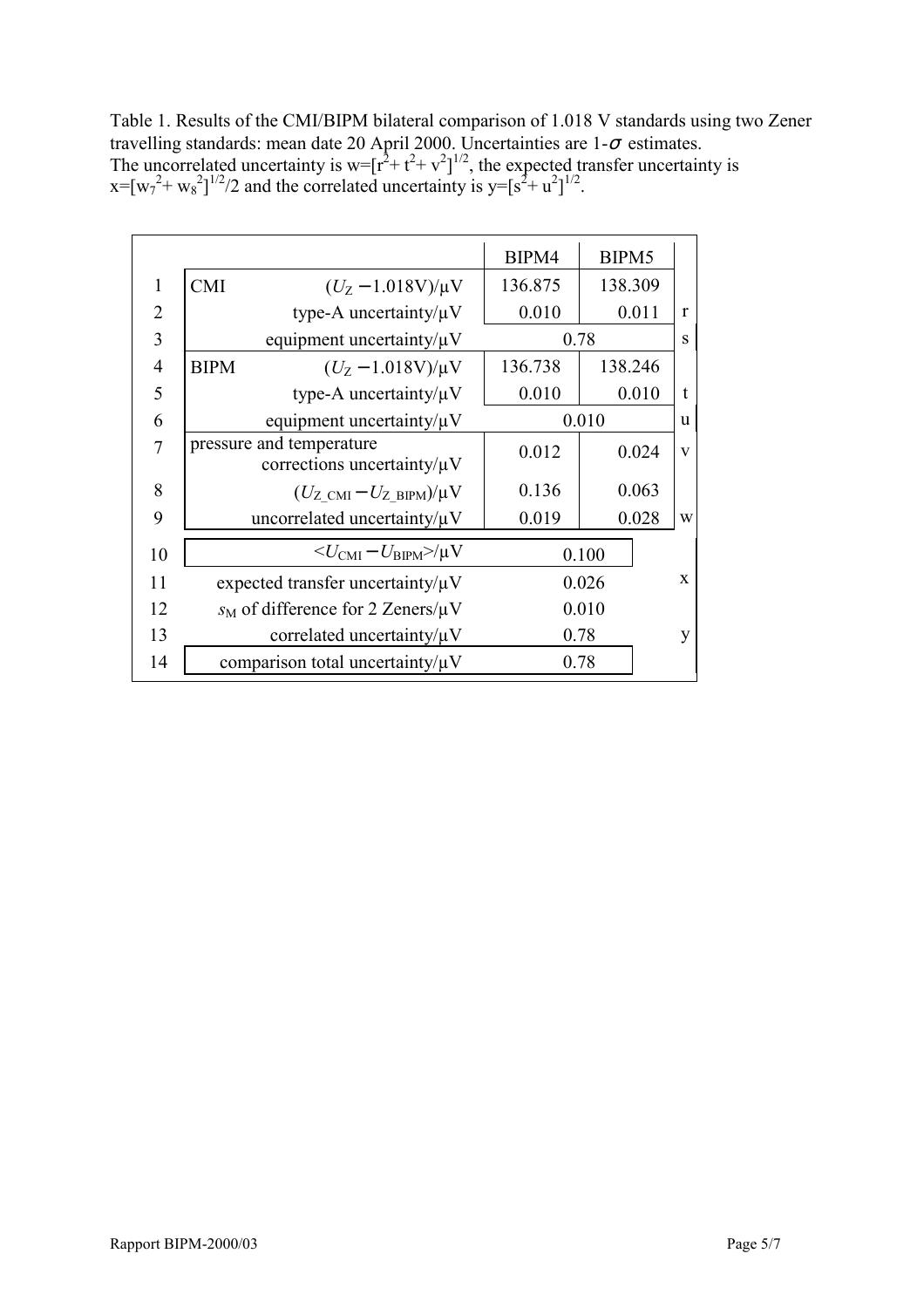Table 2. Results of the CMI/BIPM bilateral comparison of 10 V standards using two Zener travelling standards: mean date 20 April 2000. Uncertainties are  $1-\sigma$  estimates. The uncorrelated uncertainty is  $w = [r^2 + t^2 + v^2]^{1/2}$ , the expected transfer uncertainty is  $x=[w_7^2+ w_8^2]^{1/2}/2$  and the correlated uncertainty is y=[s<sup>2</sup>+ u<sup>2</sup>]<sup>1/2</sup>.

|                |             |                                                              | BIPM4    | BIPM5    |              |
|----------------|-------------|--------------------------------------------------------------|----------|----------|--------------|
| $\mathbf{1}$   | <b>CMI</b>  | $(U_Z - 10V)/\mu V$                                          | $-35.62$ | $-21.14$ |              |
| $\overline{2}$ |             | type-A uncertainty/ $\mu$ V                                  | 0.10     | 0.10     | $\mathbf{r}$ |
| 3              |             | equipment uncertainty/ $\mu$ V                               |          | 0.72     | S            |
| 4              | <b>BIPM</b> | $(U_Z - 10V)/\mu V$                                          | $-36.52$ | $-21.78$ |              |
| 5              |             | type-A uncertainty/ $\mu$ V                                  | 0.10     | 0.10     | $\mathbf t$  |
| 6              |             | equipment uncertainty/ $\mu$ V                               |          | 0.10     | $\mathbf{u}$ |
| 7              |             | pressure and temperature<br>corrections uncertainty/ $\mu$ V | 0.16     | 0.18     | V            |
| 8              |             | $(U_{Z \text{ CMI}} - U_{Z \text{ BIPM}})/\mu V$             | 0.90     | 0.63     |              |
| 9              |             | uncorrelated uncertainty/ $\mu$ V                            | 0.22     | 0.23     | W            |
| 10             |             | $\langle U_{\text{CMI}} - U_{\text{BIPM}} \rangle / \mu V$   |          | 0.77     |              |
| 11             |             | expected transfer uncertainty/ $\mu$ V                       |          | 0.09     | $\mathbf{x}$ |
| 12             |             | $s_M$ of difference for 2 Zeners/ $\mu$ V                    |          | 0.10     |              |
| 13             |             | correlated uncertainty/ $\mu$ V                              |          | 0.73     | y            |
| 14             |             | comparison total uncertainty/ $\mu$ V                        |          | 0.73     |              |
|                |             |                                                              |          |          |              |